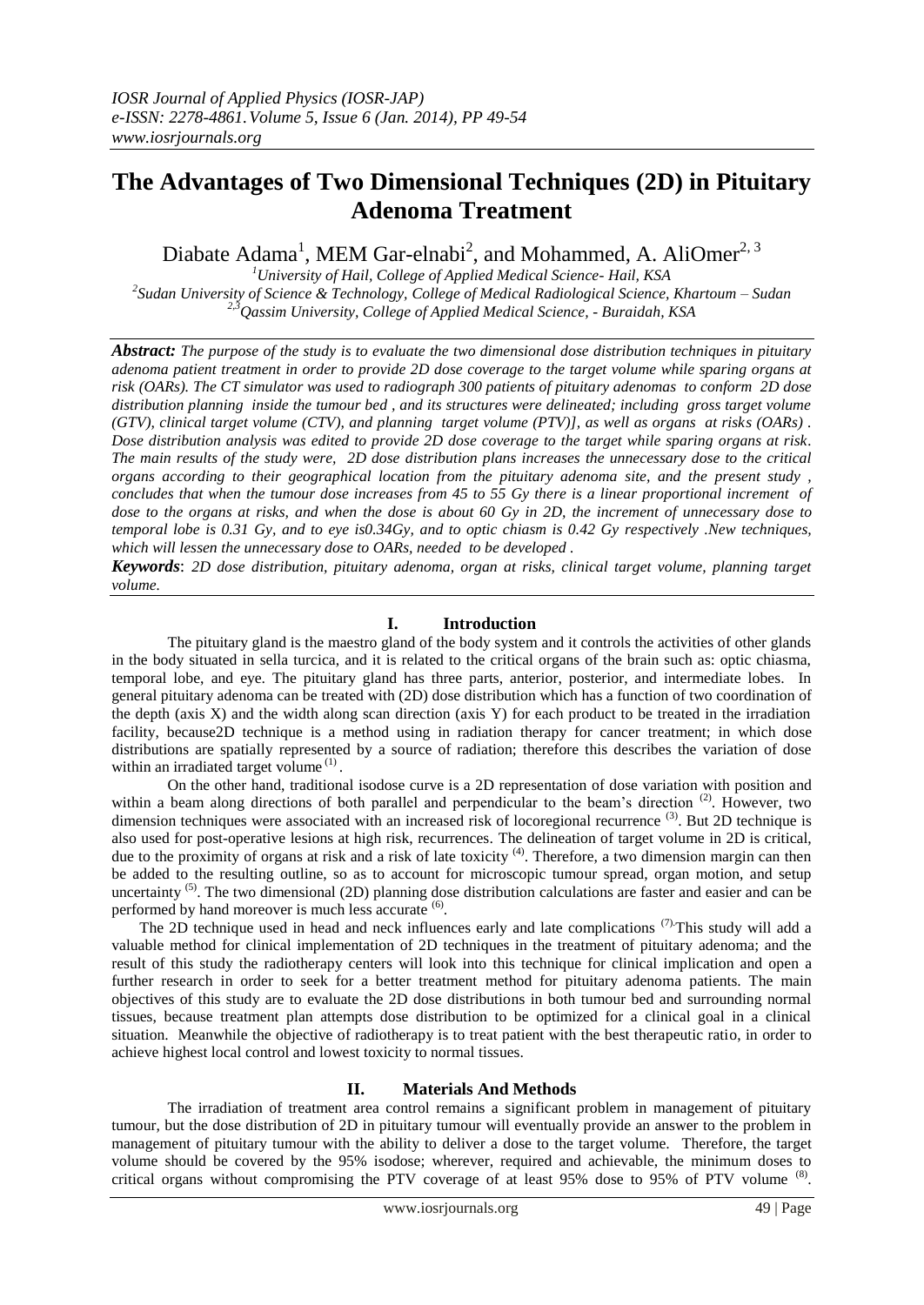Furthermore, satisfactory CTV dosimetric criteria were selected to be a minimum CTV dose of 95% of the PTV dose and at least 95% of the CTV receiving 100% of the PTV dose <sup>(9)</sup>. The total tumour dose for pituitary adenomas is 45and 50 Gy because these doses are below the tolerance of central nervous system neural tissue <sup>(10)</sup>. The CT scans can provide sufficient discoveries of the pituitary adenoma size <sup>(11)</sup>. Pituitary microadenomas appear lucent on computed tomographic  $(CT)$  images  $(12)$ .

## **II.1 Population and Sample**

The study sample represents 300 cases of pituitary adenoma with the mean and standard deviation (35  $\pm$  2.32 respectively). Meanwhile, the samples of the study after the data collection were (female 178, and male 122).

| AGE          | <b>SEX</b> |     | <b>MEAN</b> | SD <sub>±</sub> |
|--------------|------------|-----|-------------|-----------------|
|              | М          | F   |             |                 |
| $10 \le 19$  | 10         | 18  | 33.4        | 3.7             |
| $20 \le 29$  | 29         | 36  | 48.2        | 5.8             |
| $30 \le 39$  | 32         | 54  | 71          | 4.9             |
| $40 \le 49$  | 31         | 58  | 90          | 4.7             |
| $50 \leq 59$ | 20         | 12  | 107.6       | 4.4             |
| <b>TOTAL</b> | 122        | 178 |             |                 |

Table .1 pituitary adenoma clinical correlation

## **II.2 Instrumentation**

The CT simulator was used to radiograph case of pituitary adenoma; all patients were CT simulated after properly positioning and immobilization for2D plans inside the pituitary adenoma, and its structures were delineated; including the target volume, gross target volume (GTV), clinical target volume (CTV), and planning target volume (PTV), as well as organs at risk. Dose distribution analysis was also edited to provide 2D dose coverage to the target while sparing organs at risk. Plans were later evaluated and compare the dose distributions between PTV dose coverage to pituitary adenoma and OARs. And finally, the treatment was done with high energy Linear Accelerator Clinac 2300 CD Varian having 120 leaf millennium MLC was used for the delivery of treatments.

# **III. Results**

The report of all references that we found to each dose limit in figures and tables , regardless of whether each author actually used the dose tolerance limit or not. These findings will deal with 2D dose distribution utilities in radiation therapy in which it has variables such as: temporal lobe, eye, optic chiasma. Then, the results are represented in a form of tables, and histograms.







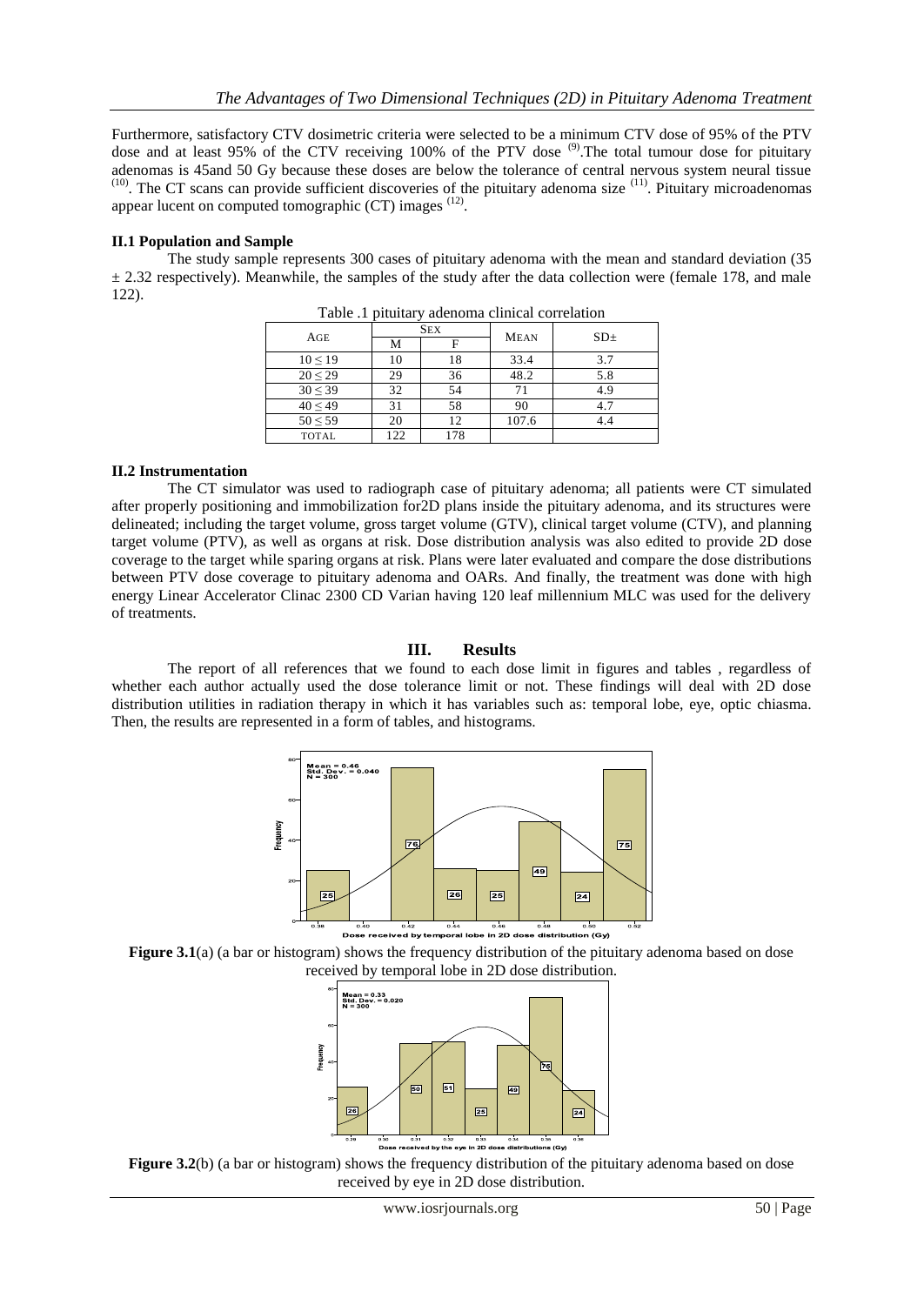

**Figure 3.3**(c) (a bar or histogram) shows the frequency distribution of the pituitary adenoma based on dose received by optic chiasma in 2D dose distribution.

In the Fig.(a, b, and c) mentioned above are plotted to show the distributions of patient's dose received by temporal lobe, eye, and optic chiasm in 2D dose distribution ;with a normal distribution curve over plotted as well as the mean and standard deviation. The results mainly confirm 2D dose distribution exposes the critical organs to higher doses of radiation, regardless to the variability of the tumour dose, pituitary size, and tumour sizes. Furthermore, two dimension images set accurate target volume delineation to minimize uncertainties that may affect the treatment (13) .



**Figure 3-4** (d) scatter plot shows a direct linear relationship between the doses received by eye versus tumor dose using 2D dose distribution.



**Figure 3-5** (e) scatter plot shows a direct linear relationship between the doses received by eye versus tumor dose using 2D dose distribution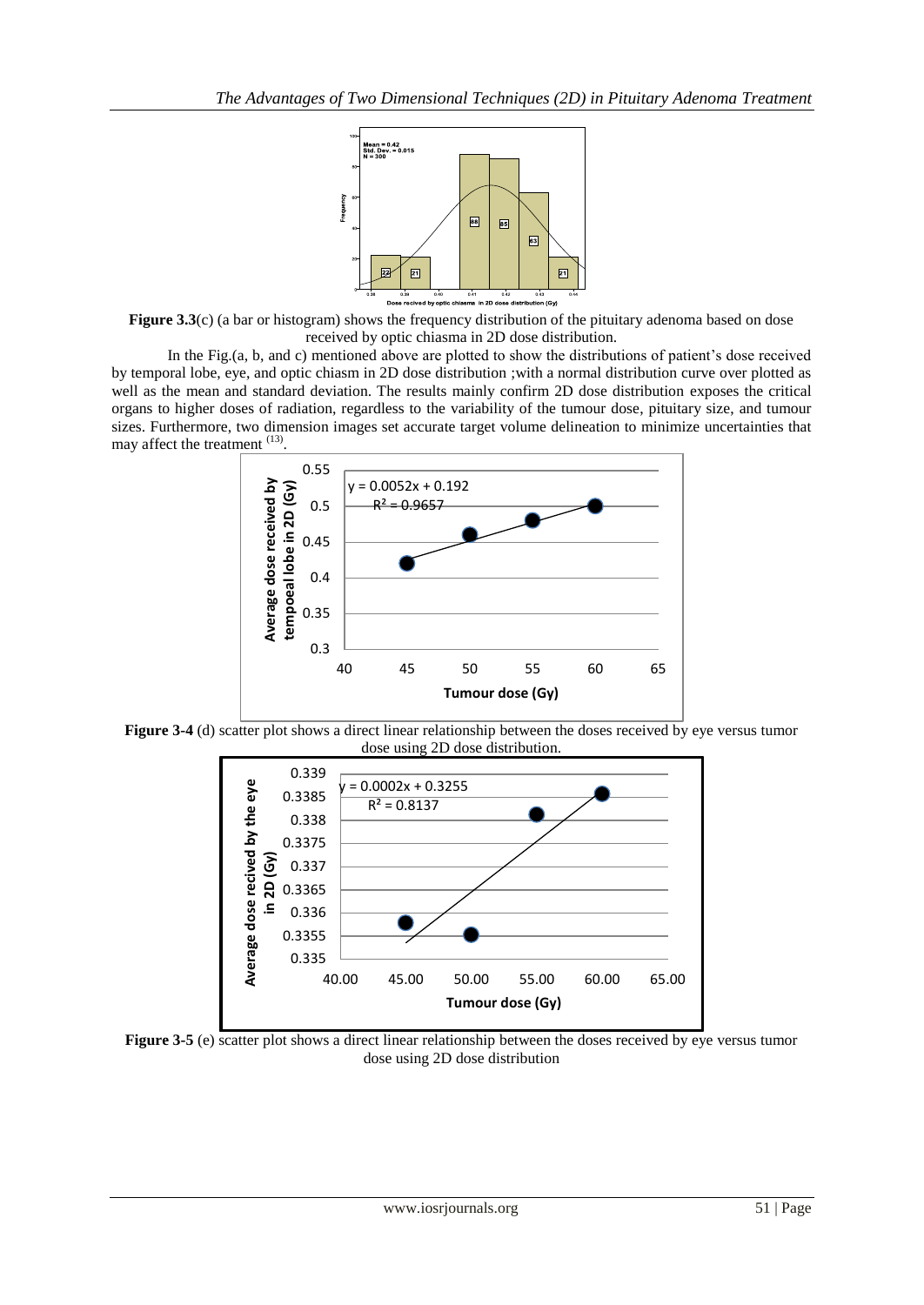

**Figure 3-6** (f) scatter plot shows a direct linear relationship between the doses received by optic chiasma versus tumor dose using 2D dose distribution.

In the Fig. (d, e, and f) mentioned above portrayed scatter plot between the tumour dose and the average dose received by temporal lobe, eye and optic chaisma in case of 2D dose distributions; the trend line demonstrate that there is a linear relationship between the tumor dose and the doses received by the critical organs, with a strong association judged by the adjustment of  $R^2$  however, there is a relationship between the average tumour sizes, and tumour dose where that shows a direct linear association; which explain the variability in tumour dose.

# **III.1 Temporal Lobe**

The dose received by temporal lobe in average was 0.46±0.04Gy using 2D dose distributions, then , the results show that the dose received by temporal lobe was higher when the 2D distribution; this increment was obvious in respect to tumor dose where the dose in temporal lobe is linearly increased by 0.0052 Gy per unit of a tumor dose starting 0.2Gy as shown in figure 4.4(d) .Therefore this result proves that 2D dose distribution will increase the amount of radiation received by temporal lobe substantially, whenever the total tumour dose increases from 45 Gy to 60 Gy; but in case of 60 Gy the dose for temporal lobe increases to 0.31 Gy for 2D. In particular, , 2D dose distribution technique in the radiation therapy treatment induces temporal lobe necrosis (TLN) hence becomes a common late damage that adversely affects the quality of life(14). However, the hearing loss and facial weakness is a function of cranial nerve damage due to radiation dose escalation to the surrounding tissues<sup> $(15)$ </sup>. Nevertheless, temporal lobe contains rich networks of other sensitive structures that are at risk after radiotherapy and that may contribute to toxicity afterward. Therefore, this result dictates the following: since the tumour dose ranges from 45 to 60 Gy, 2D technique is not an ideal treatment for pituitary adenoma, because it does not prevent unnecessary dose to adjacent tissues. In addition, these findings can be used clinically in order to find more suitable and safe for a pituitary adenoma patients treatment while sparing surrounding normal tissues with unnecessary radiation $(16)$ .

# **III.2 Eye**

Concerning the dose received by eye in average was 0.3±0.02 Gy using 2D dose distributions, then the results show that the dose received by eye was higher in 2D distribution; this increment was obvious in respect to tumor dose where the dose in eye is linearly increased by 0.0003Gy per unit of the tumor dose starting from 0.3Gy as shown in Figure 4.5(e). Therefore, this result also proves that 2D dose distribution will not reduce the amount of radiation to the eye substantially, even if the total tumour dose increases from 45 Gy to 60 Gy, but in case of 60 Gy the unnecessary dose reaching the eye will be 0.34 Gy for 2D. In addition, , the risk of central nervous system toxicity to doses less than 50 Gy at 2 Gy per fraction is low, with a reported incidence of optic neuropathy resulting in visual deficits of 1-5%, and a risk of necrosis of normal brain structures of  $0\n-2\%^{(17)}$ . However, visual loss is associated with a mass lesion; the cause may interfere with the function of the optic apparatus. Generally the dose reaching the eye should be less than 2 Gy. Thus, 2D techniques do not accomplish the aim of avoiding the eye with unnecessary radiation. These findings can be used in order to seek for better alternative treatment modalities for pituitary adenoma which will avoid the surrounding tissues from unnecessary radiation to the eye glob $(18)$ .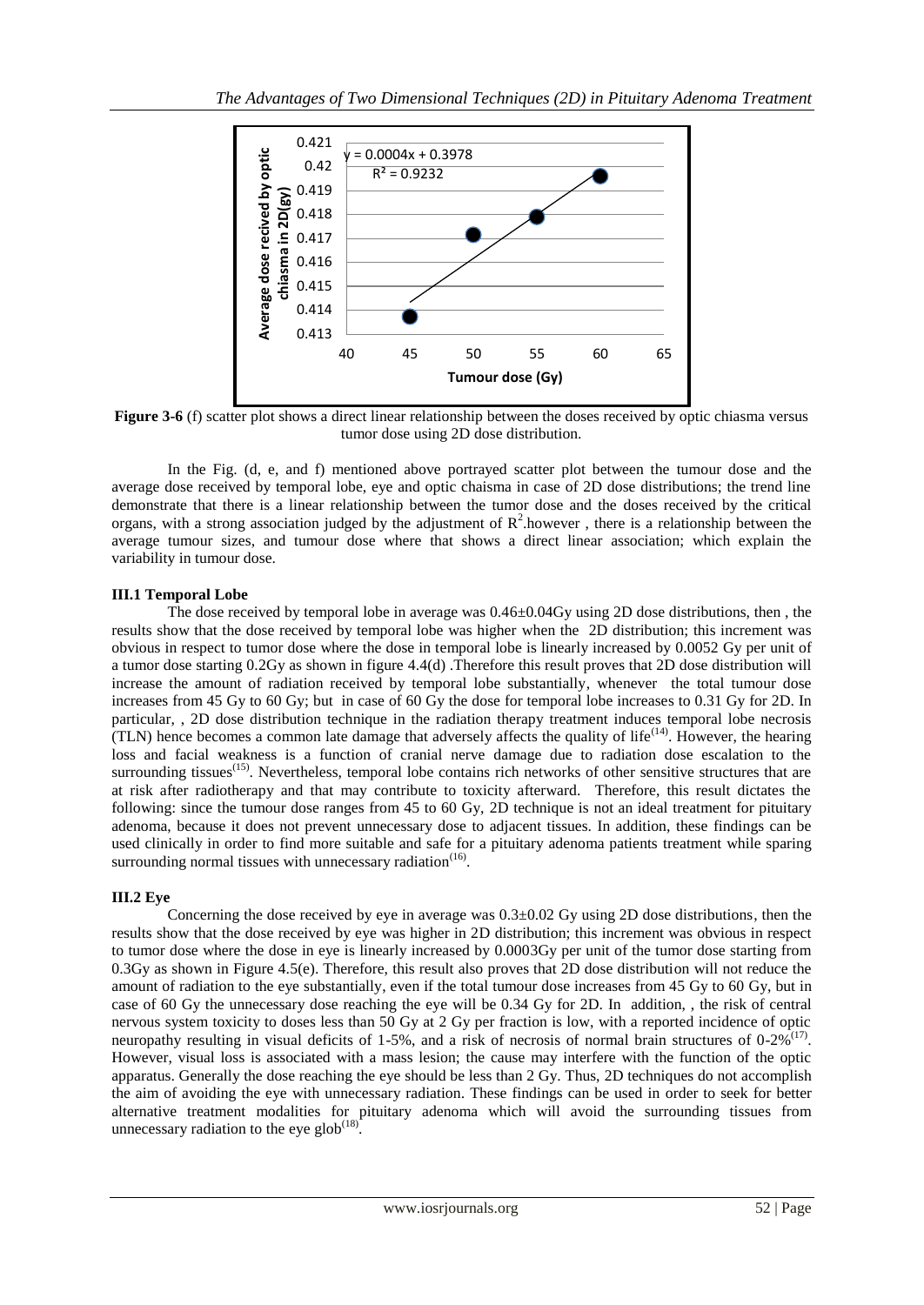#### **III.3 Optic Chiasma**

The study findings shows that, the dose received by optic chiasma in average was  $0.42\pm0.015$  Gy when using 2D dose distributions, and this results show that the dose received by optic chiasm was higher if 2Ddose distribution is used; this increment was obvious in respect to tumor dose when the dose in optic chiasma is linearly increased about 0.0002Gy per unit of tumour dose starting from 0.2Gy as shown in 4.6 (f). Therefore, this result proves that 2D dose distribution will not reduce the amount of radiation to the optic chiasma substantially even if the total tumour dose increases from 45 Gy to 60 Gy, where in case of 60 Gy the dose for optic chiasma was 0.4196 Gy for 2D dose distribution. Therefore, radiation toxicity in the optic chiasm attributed to dose received by the optic chiasma where the risk of toxicity is markedly increased at doses less than 60 Gy at 1.8 Gy/fraction as well as at less than 12 Gy for single-fraction<sup>(19)</sup>. The evidence is strong that radiation tolerance is increased with a reduction in the dose per fraction. While, the maximum radiation dose to the optic nerve was 10 Gy range from 0.4 to 16.0  $\text{Gy}^{(20)}$ . However, the 2D planning dose distribution calculation is faster and easier and can be performed by hand moreover is much less accurate. Meanwhile, , radiation toxicity of the optic nerves and chiasm to dose and dose-volume measures was markedly increased at doses higher than 60 Gy. The strong evidence shows that radiation tolerance increases with a reduction in dose per fraction. These findings can be used in order to seek for better alternative treatment modalities for pituitary adenoma which will avoid the surrounding tissues from unnecessary radiation reaching the optic chiasma  $^{(21)}$ .

#### **IV. Conclusion**

In this study, it is concluded that the current method of pituitary adenoma treatment by means of 2D dose distribution plan is not adequate from preventing surrounding tissues to unnecessary dose. New technique of dose distribution for 2D that will cover the pituitary adenoma cases in treatment without reaching radiation to organs at risk (OARs) needs to be developed.

#### **Acknowledgments**

This work is dedicated to the people who are persevering in the fight of their lives against pituitary adenoma. When the doctors say "it's over" that doesn't always mean it is over! For any patient who is determined to continue the fight against cancer, we are committed to providing every reasonable option of treatment technique available, with the best level of precision, skill and knowledge humanly possible during the treatment of pituitary adenoma patients.

#### **References**

- [1]. Kaluska, V.T. Lazurik, V.M. Lazurik, G.F. Popov, Yu.V. Rogov, Zimek, Z., Basic laws of boundaries effects for the absorbed dose distribution of electrons in the heterogeneous materials, *Journal of Kharkiv University* , 6(19) , 2004, 87-50.
- [2]. Khan FM: the physics of radiation therapy, ed 2, Baltimore, 1994, Williams & Wilkins.
- [3]. Zhang F; Zheng, M., Dosimetric evaluation of conventional radiotherapy, three dimensional conformal radiotherapy and direct machine parameter optimization intensity-modulated radiotherapy for breast cancer after conservative surgery, *Journal of Medical Imaging and Radiation Oncology*, 55 (6), 2011, 595-602.
- [4]. Chand Fouché ME, Colin P, Bondiau PY., Pituitary adenomas: multimodal management and modern irradiation techniques,*Cancer Radiother*, l.l, 2012, 90-100.
- [5]. Jason G, Volumetric 3d display for radiation therapy planning, *Journal of Display Technology*, 4 (4), 2008, 23-25.
- [6]. Purdy, JA. Dose to normal tissues outside the radiation therapy patient's Treated volume: a review of different radiation therapy techniques, *Health Phys*,.95 (5), 2008, 666-76.
- [7]. Feuvret L, Noël G, Mazeron J, Bey P. (2006).Conformity index: a review,*Int J RadiatOncolBiolPhys*, 64 (2), 2006, 333-42.
- Hitchen CJ, Osa EO, Dewyngaert JK, Chang J, Narayana A,Dose to craniofacial region through portal imaging of pediatric brain tumour , *J ApplClin Med Phys*, 13 (1 ), 2012, 3385.
- [9]. Brent C. Parker, Almon S. Shiu, Moshe H. Maor, Frederick F. Lang, H. Helen Liu,i R. Allen White, and. Antolak.,John, A., PTV margin determination in conformal SRT of intracranial lesions, *Journal of Applied Clinical Medical Physics*, 3 (3), 2002,34-36
- [10]. Michalski JM, Purdy, JA. Innovations in three-dimensional treatment planning and quality assurance, *Tumori*, 84 (2), 1998, 127-39.
- [11]. Peyster RG, Hoover ED, Adler LP, CT of the normal pituitary stalk, *AJNR Am J Neuroradiol*, 5(1), 1984, 45-7.
- [12]. Roppolo HM, Latchaw RE, Normal pituitary gland: 2. Microscopic anatomy-CT correlation, *AJNR Am J Neuroradiol*,4(4), 1983,937-44.
- [13]. Joshi R. C., PK Julka, R. Prabhakar, T. K. Rath, Monica Malik, Ganesh, G "Quantification of shift in isocenter for 2-dimensional and 3-dimensional radiotherapy plans for various treatment sites". *Internet Journal of Oncology*, Vol .56, 2007, pp.67-70
- [14]. Sheng-Fa Su **,** Shao-Ming Huang **,** Fei Han **,** Ying Huang **,** Chun-Yan Chen **,** Wei-Wei Xiao **,** Xue-Ming Sun andTai-Xiang Lu ,Analysis of dosimetric factors associated with temporal lobe necrosis (TLN) in patients with nasopharyngeal carcinoma (NPC) after intensity modulated radiotherapy, *Radiation Oncology* , 8 (17) ,2013, 748-717.
- [15]. Chen J, Dassarath M, Yin Z, Liu H, Yang K, Wu G,Radiation-induced temporal lobe necrosis in patients with nasopharyngeal carcinoma: a review of new avenues in its management,*RadiatOnco*l, 6 (128) , 2011,6-128.
- [16]. Linskey ME, Johnstone PA, Radiation tolerance of normal temporal bone structures: implications for gamma knife stereotactic radiosurgery,*Int J RadiatOncolBiolPhys*, 57 (1), 2003, 196-200.
- **[17].** Minniti et al. Radiation Oncology, viewed on 2011, 6/:11,and accessedon http://www.ro-journal.com/content/6/1/167.
- [18]. Jonathan A. Borden, Treatment of Tumour involving the Optic Nerves and Chiasm, viewed on 7/3/2013, accessed onhttp://www.jonathanborden-md.com/OpticTumour.html.
- [19]. Charles Mayo, Mary K. Martel, , Lawrence B. Marks., John Flickinger, Jiho Nam, John Kirkpatrick, Radiation Dose–Volume Effects of Optic Nerves and Chiasm Next, *International Journal of Radiation Oncology, Biology Physics***,** 76 (3), 2010, 28-35